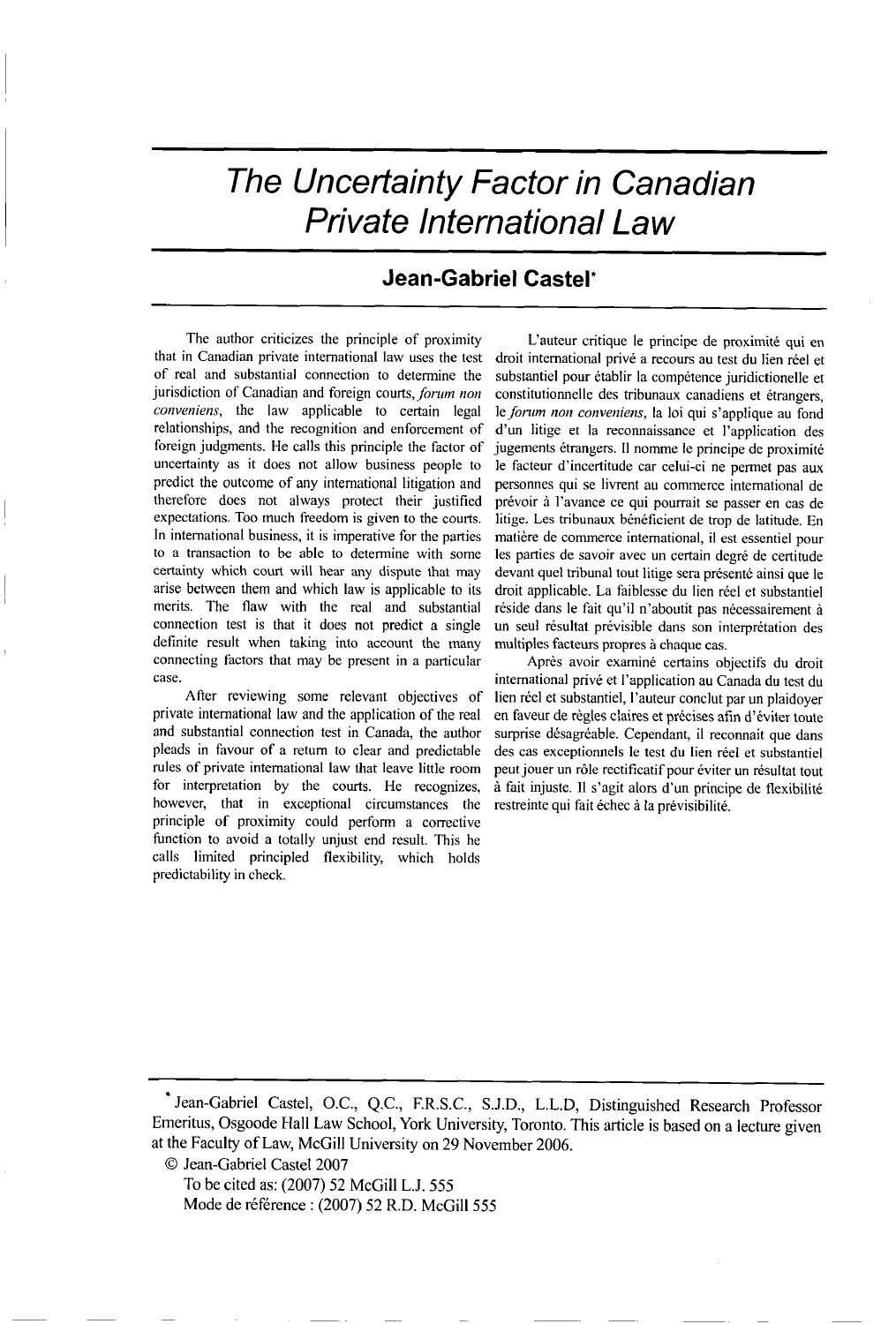# 556 *MCGILL LAW JOURNAL* / *REVUE DE DROIT DE MCGILL* [Vol. 52

| Introduction      |                                                     |                                                      | 557 |
|-------------------|-----------------------------------------------------|------------------------------------------------------|-----|
| L.                |                                                     | Some Objectives of Private International Law         | 558 |
| Ш.                | <b>Legislation and Jurisprudential Applications</b> |                                                      | 559 |
|                   |                                                     | A. Jurisdiction simpliciter and forum non conveniens | 559 |
|                   |                                                     | <b>B</b> Choice of Law                               | 563 |
|                   |                                                     | C. Foreign Judgments                                 | 566 |
| <b>Conclusion</b> |                                                     |                                                      | 569 |

 $\ddot{\phantom{a}}$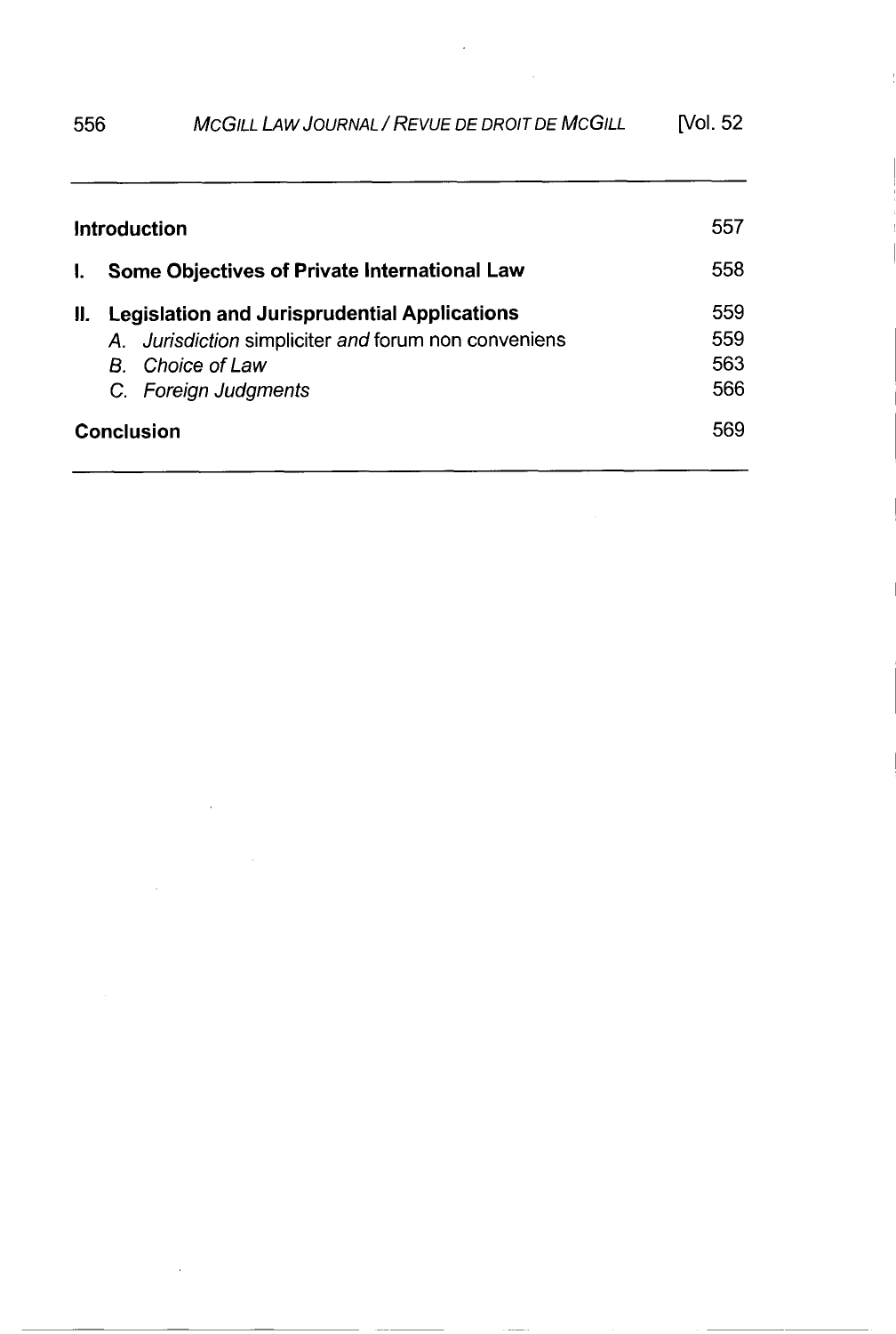#### Introduction

In the last forty years, in various areas of private international law, the legislatures and the courts have abandoned clear and unambiguous rules for new rules that are based on the principle of proximity as a general constitutional requirement of order and fairness as well as a test for *forum non conveniens.*

This principle posits that:

- 1. An action must be brought before the court of the province, territory, state, or country with which the parties, the action, or the matter have  $a$  real and substantial connection.'
- 2. Once it has jurisdiction, the court must apply the law that has the *most* real and substantial connection with the issue to be decided.<sup>2</sup>
- 3. A foreign judgment will be recognized and enforced only if the original court had jurisdiction based on  $a$  real and substantial connection with the parties and/or the action. $3$

This reducing approach, which amounts to a nonrule, has at least the merit of simplicity in its enunciation, if not in its application. It is opposed to the view that in order to protect the justified expectations of the parties, the courts should apply clearly formulated and unambiguous rules that allow individuals and their legal counsel to assess the probable outcome of any potential litigation. In light of globalization, this form of determinism has become most relevant in international business transactions that usually involve complex issues in several legal systems.

In contrast, the real and substantial connection test adopts a non-determinist approach for solving private international law cases. This is why it is suggested that the principle of proximity should be called the uncertainty factor!<sup>4</sup>

The application of the real and substantial connection test does not predict a single definite result when taking into account the many connecting factors present in a particular case. It can produce a variety of outcomes depending on their evaluation by different courts and makes it difficult, if not impossible, to achieve predictability and uniformity of result. Thus, a systematic application of the real and substantial

**<sup>1</sup>** See *Morguard Investments Ltd. v. De Savoye,* [1990] 3 S.C.R. 1077, 76 D.L.R. (4th) 256, 52 B.C.L.R. (2d) 160 *[Morguard]; Hunt v. T&N PLC,* [1993] 4 S.C.R. 289, [1994] 1 W.W.R. 129, 85 B.C.L.R. (2d) *I [Hunt].* 2 See e.g. art. 3113 C.C.Q.

**<sup>3</sup>**See *Motguard, supra* note 1.

<sup>&</sup>lt;sup>4</sup> See Paul Lagarde, "Le principe de proximité dans le droit international privé contemporain" (1986) 196 Rec. des Cours 13; Joost Bloom & Elizabeth Edinger, "The Chimera of the Real and Substantial Connection Test" (2005) **38** U.B.C. L. Rev. 373; Jean-Gabriel Castel & Janet Walker, *Canadian Conflict of Laws,* looseleaf, 6th ed. by Janet Walker (Markham: LexisNexis/Butterworths, 2005) vol. 1 at para. 1.15.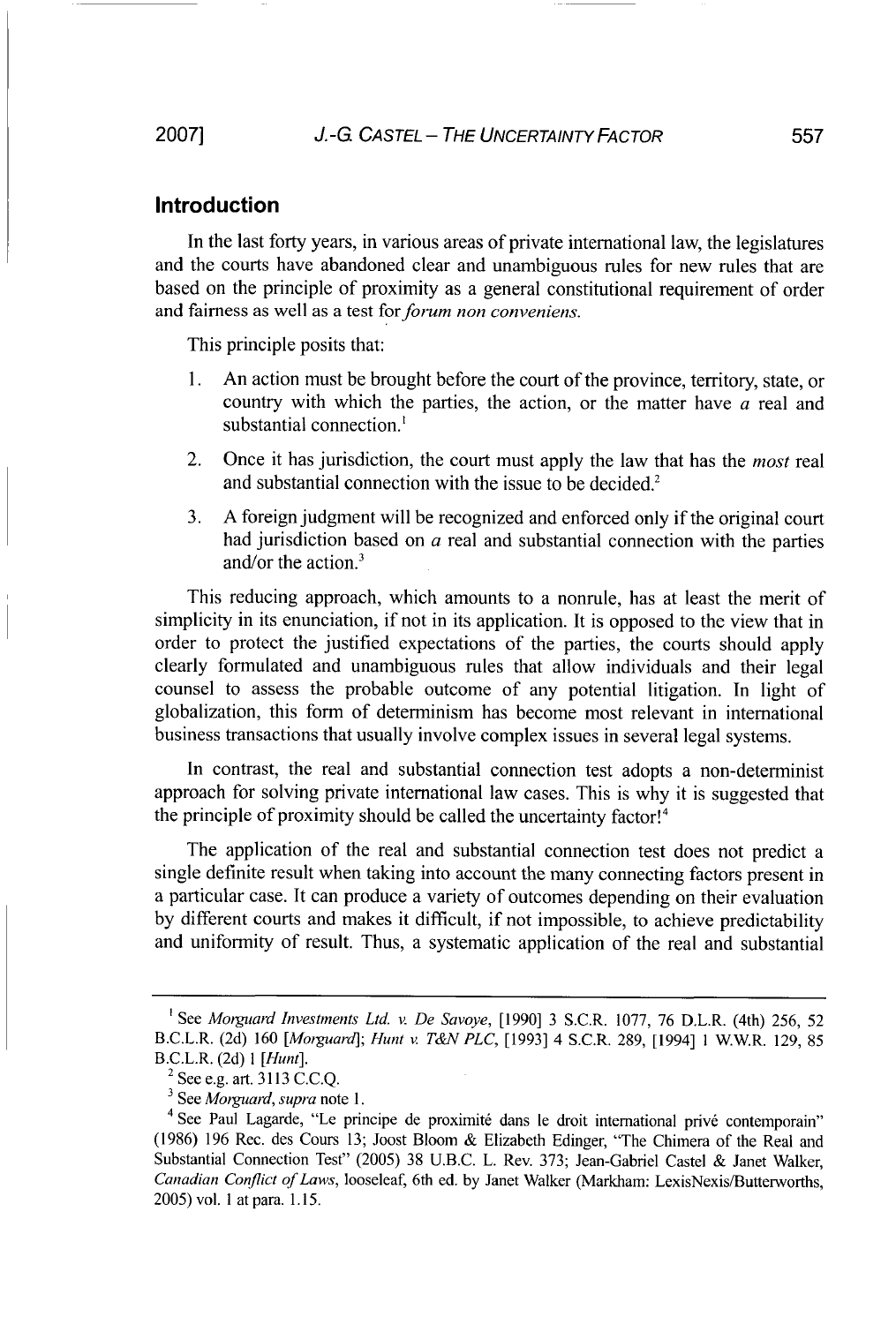connection test introduces an unavoidable element of uncertainty into private international law that is contrary to the objective of predictability of results so needed in international business.

Furthermore, the principle of proximity encourages forum shopping and prolongs litigation. Where there is an element of uncertainty, the door is open for a resourceful lawyer to attempt to change the application of the law; a clear rule of law, by contrast, promotes settlement.5

Although a certain amount of flexibility is necessary since private international law rules cannot be completely deterministic, in recent years, the courts have gone too far in relying on the real and substantial connection test to resolve private international law cases. In some instances they have not reached the ultimate goal of protecting the justified expectations of the parties. This is especially true in common law Canada, which uses the real and substantial connection test more than Quebec.

When jurisdiction, contracts, and foreign judgments are at issue, the result of the case will often depend on chance since, in the absence of prescribed connecting factors, the courts are usually analyzing and weighing facts. This is particularly evident in borderline cases. Their decisions can easily be biased. The principle of proximity gives too much power to the courts, rendering them, in a sense, omnipotent.

Consequently, private international law jurisprudence, in which courts apply the real and substantial connection test, is in disarray because the courts are often at odds with one another. It is difficult for appellate courts to make order out of chaos due to the nature of review, which involves mixed questions of law and fact. How do the courts determine the weight to be given to this or that factual element in order to select a truly relevant real and substantial connection? Fortunately, in Quebec, the *Civil Code of Quebec* ("Code") lists the factors and the order in which they are to be taken into consideration when it uses this test.<sup>6</sup>

A brief review of some of the objectives of private international law will be followed by an examination of a number of legislative and jurisprudential applications of the real and substantial connection test with respect to jurisdiction *simpliciter, forum non conveniens,* choice of law, and foreign judgments. This analysis will lead to the conclusion that the real and substantial connection test should be applied sparingly.

#### **I.** Some Objectives of Private International Law

Protecting the justified expectations of the parties is an objective that is particularly important in private international law cases involving international

**<sup>6</sup>**See arts. 3107, 3113 C.C.Q.

*<sup>5</sup>*See *Tolofson v. Jensen,* [1994] 3 S.C.R. 1022, 120 D.L.R. (4th) 289 *[Tolofson* cited to S.C.R.] at 1061, LaForest J.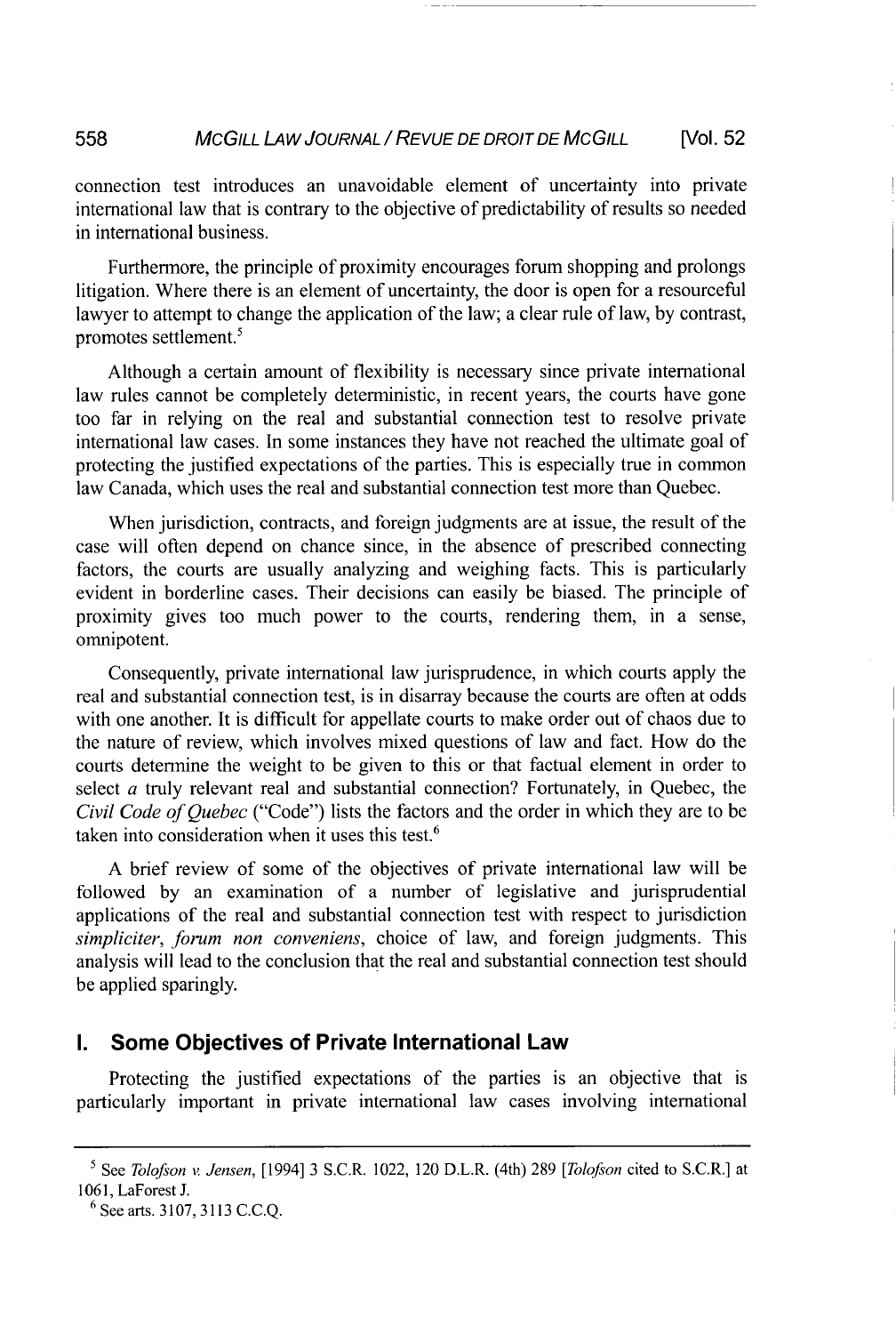# *J.-G CASTEL* - *THE UNCERTAINTY FACTOR* **2007] 559**

business transactions, as "it would be unfair and improper to hold a person liable under the local law of one state when he had justifiably molded his conduct to conform to the requirements of another state."7 Unfortunately, this objective is often compromised by the uncertainty factor. Decisions regarding choice of jurisdiction, choice of law, and enforcement of foreign judgments should not rely on a court's arbitrary determination of whether, *in its opinion,* a particular connection with this or that jurisdiction or law is more important than another.

Clearly formulated and unambiguous rules of private international law are more likely to protect the justified expectations of the parties. Where the rules are vague, they encourage litigation and forum shopping since "tout se plaide" and each party hopes that the court will rely on the factors that favour his or her position.

It is not easy for a court to protect the justified expectations of the parties. This is why "the parties are free within broad limits to choose the law to govern the validity of their contract,"8 and to choose the court that will hear any disputes arising between them. However, the uncertainty factor reappears if the parties have not addressed these issues and the law does not contain clear rules applicable to them. Predictability, certainty, and uniformity of results or of legal consequences are objectives that ensure the protection of the justified expectations of the parties and discourage forum shopping. A decision should not depend on the fortuitous place of trial or the dubious selection of the applicable law by the courts.

#### **1U.** Legislation and Jurisprudential Applications

## *A. Jurisdiction* simpliciter and forum non conveniens

On the national level, both in Quebec with respect to personal actions of a patrimonial nature and in common law Canada with respect to actions *in personam,* the exercise of jurisdiction by the provincial superior courts must conform to the constitutional principles of comity, order, and fairness. These constitutional principles require  $a$  real and substantial connection between the forum province and either the parties or the subject matter of the action.<sup>9</sup>

For instance, the exercise of jurisdiction in Ontario based on service *in juris* on a person who happens to briefly pass through the province,<sup>10</sup> or in Quebec based on a contract of which only a very minor obligation was to be performed in Quebec,<sup>11</sup> may violate the principles of order and fairness if there is no real and substantial

**<sup>7</sup>**American Law Institute, *Restatement of the Law Second, Conflict of Laws* (St. Paul: American Law Institute Press, 1971) at para. 6.g.

*<sup>&</sup>quot; Ibid.*

**<sup>9</sup>** See *Hunt, supra* note 1; *Spar Aerospace Ltd. v. American Mobile Satellite,* 2002 SCC 78, [2002] 4 S.C.R. 205 at para. 23, 220 D.L.R. (4th) 54, LeBel J. *[Spar].*

**<sup>10</sup>** See *Rules of Civil Procedure,* R.R.O. 1990, Reg. 194, Rule 16.01.

**<sup>11</sup>** See art. 3148(3) C.C.Q.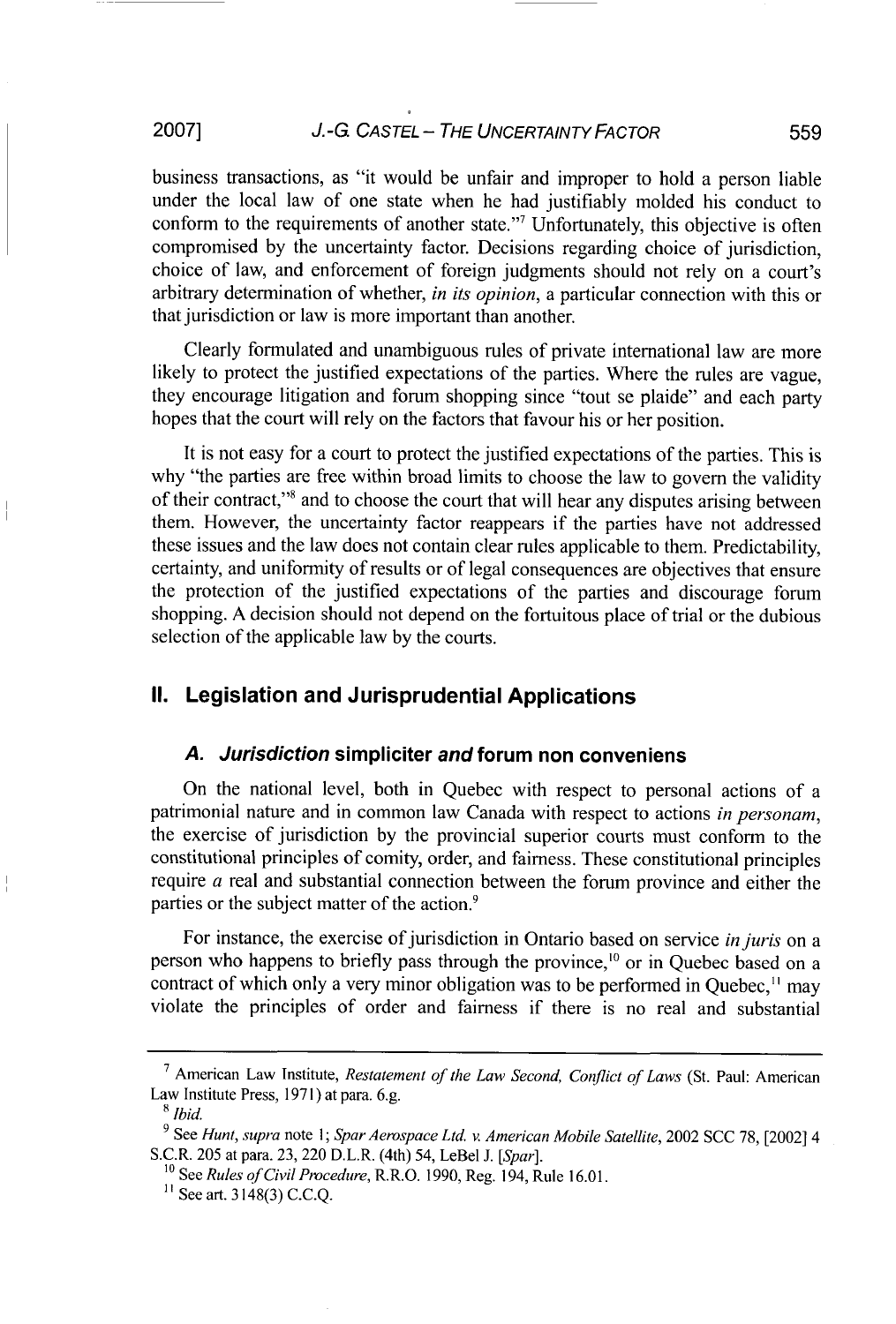connection between the forum and either the parties or the subject matter of the action. The assumption of jurisdiction would be unconstitutional even though it might be permissible under the laws of Ontario or Quebec. Constitutional jurisdiction based on the two elements of order and fairness is called jurisdiction *simpliciter.*

Where there is a real and substantial connection between the parties or the subject matter of the action and the forum, a provincial superior court may assert jurisdiction on the defendant even if he or she does not consent to the jurisdiction of the court and cannot be served in the jurisdiction.<sup>12</sup> The rules of procedure or rules of court create a rebuttable presumption of a real and substantial connection that is subject to evidence to the contrary."3 Although the requirement of a real and substantial connection is an absolute limit, it is neither strictly defined nor rigidly applied. Courts employ a flexible approach.<sup>14</sup>

The test for jurisdiction *simpliciter,* which was recently enunciated by the Ontario Court of Appeal in *Muscutt v. Courcelles"5* and four other companion decisions dealing with jurisdiction based on damages sustained in the jurisdiction, involves the assessment of eight factors encompassing much of the analysis once undertaken in determinations of *forum non conveniens*.

These factors are as follows:

- 1. The connection between the forum and the plaintiff's claim;
- 2. The connection between the forum and the defendant;
- 3. Unfairness to the defendant in assuming jurisdiction;
- 4. Unfairness to the plaintiff in not assuming jurisdiction;
- *5.* The involvement of other parties to the suit;
- 6. The court's willingness to recognize and enforce an extra-provincial judgment rendered on the same jurisdictional basis;
- 7. Whether the case is interprovincial or international in nature; and
- 8. Comity and the standards of jurisdiction, recognition and enforcement prevailing elsewhere.<sup>16</sup>

The application of these factors to the five cases was essentially subjective and the decisions could have gone either way. Already in 1987, in England, Lord Templeman, in the context of *forum non conveniens,* had acknowledged that "[t]he factors which

<sup>12</sup> See Castel & Walker, *supra* note 4 vol. 1 at para. 11.5.

<sup>&</sup>lt;sup>13</sup> See *ibid*.

<sup>14</sup> See *Morguard, supra* note 1; *Hunt, supra* note *1; Tolofson, supra* note 5; *Spar, supra* note 9 at para. 52, Le Bel J.

*<sup>15</sup>* (2002), 60 O.R. (3d) 20, 213 D.L.R. (4th) 577 (C.A.) *[Muscutt* cited to O.R.]; Janet Walker, "Beyond Real and Substantial Connection: The Muscutt Quintet" [2002] Ann. Rev. Civil Litg. 61.

**<sup>16</sup>** *Muscutt, ibid.* at paras. 77-110.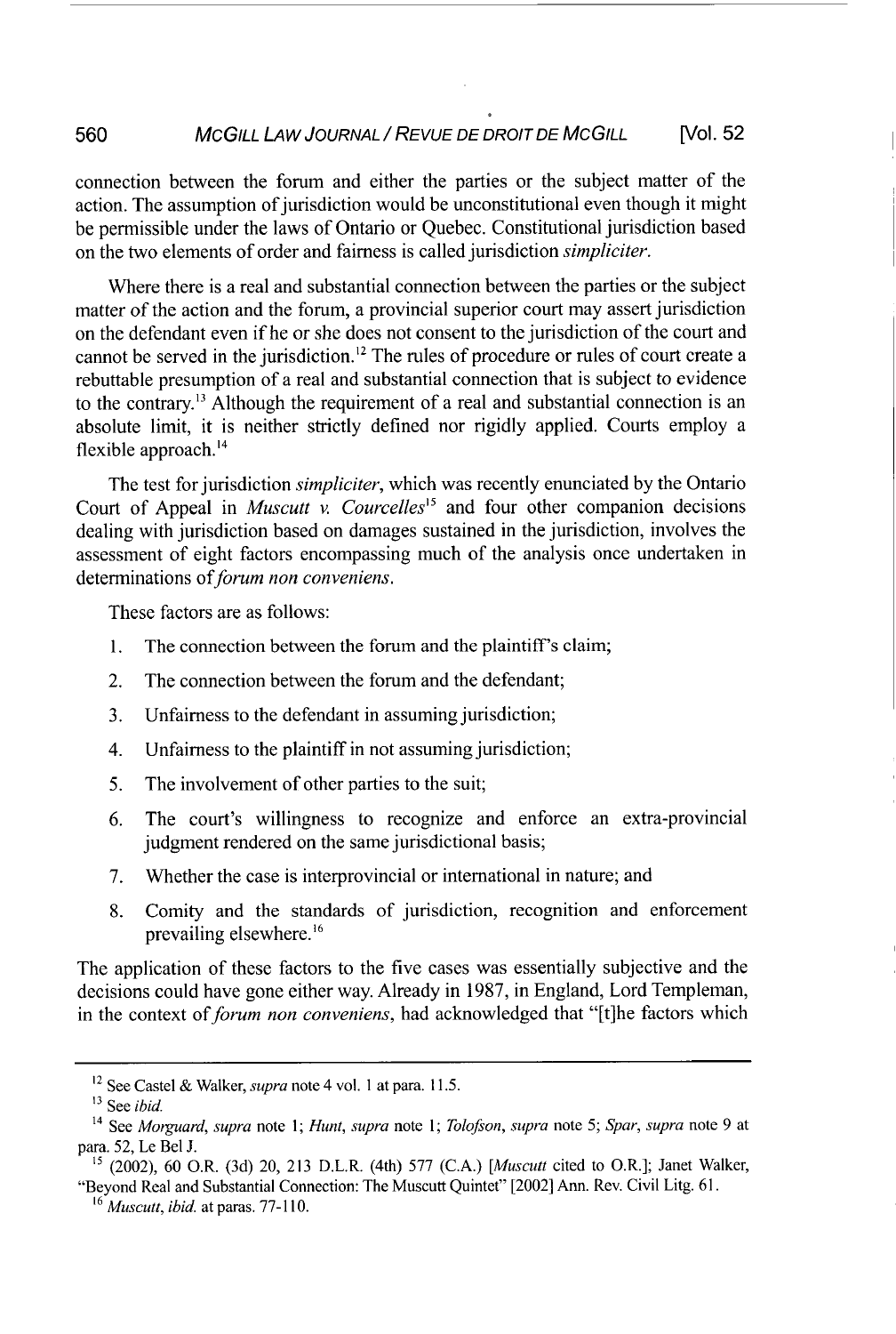the court is entitled to take into account in considering whether one forum is more appropriate are legion. The authorities do not, perhaps cannot, give any clear guidance as to how these factors are to be weighed in any particular case."<sup>17</sup>

However, the determination of whether a provincial superior court has jurisdiction *simpliciter* is a question of law. The standard of review is correctness."' Therefore, although the court is required to address a list of factors in order to determine whether there exists  $\alpha$  real and substantial connection between the court and either the parties or the subject matter of the action, the decision is not an exercise of judicial discretion as in the case of *forum non conveniens,* where the court focuses on the particular facts of the parties and the case.<sup>19</sup>

Today, the jurisdiction *simpliciter* test conflates the question of jurisdiction and *forum non conveniens.* These should be kept separate, since only the latter involves discretion and because different consequences for the litigation flow from a dismissal in the case of lack of jurisdiction *simpliciter* and from a stay in the case *offorum non conveniens."*

There is no mechanical method for determining the scope of jurisdiction *simpliciter* under the principles of order and fairness or for the exercise of jurisdiction based on the doctrine of *forum non conveniens.* In both cases, the real and substantial connection test is used, but for different purposes. Also in both cases, it is assumed that there are competing forums. However, the constitutional requirement is not very exacting because of its generality and the flexible way in which it is applied at this stage of the proceedings. In most cases, a real and substantial connection will be found easily. Conversely, when determining whether or not the forum is a convenient one, the test is more rigorous and it is difficult to predict the outcome of the inquiry, which depends on a more specific analysis of the facts of the case.

The blending of the analysis for jurisdiction *simpliciter* and for *forum non conveniens* has created an integrated jurisdictional determination that is quite confusing and unhelpful.<sup>21</sup>

In Quebec, with respect to jurisdiction *simpliciter,* the Supreme Court of Canada in *Spar"2* observed that the principles of comity, order, and fairness are not binding rules in and of themselves. They only inspire the interpretation of the various private

<sup>&</sup>lt;sup>17</sup> *Spiliada Maritime v. Cansulex Ltd.*, [1987] A.C. 460 at 465, [1986] 3 All E.R. 843 (H.C.). <sup>18</sup> See *Muscutt, supra* note 15 at para. 43; *Khan Resources v. WM Mining LLC* (2006), 79 O.R. (3d)

<sup>411</sup> at para. 7, 208 O.A.C. 204 (C.A.) *[Khan].* **<sup>19</sup>**See *Muscutt, supra* note 15; *Khan, ibid.* A discretionary decision on the convenient forum is

entitled to deference on appeal and will be set aside only if the judge erred in principle. See *Towne Meadow Development v. Israel Discount Bank Ltd.* (2005), 77 O.R. (3d) 761 at para. 14, 10 B.L.R. (4th) 185 (C.A.) *[Towne Meadow].* 20 See Castel & Walker, *supra* note 4 vol. **I** at paras. 11.5, 13.8.c.

<sup>21</sup> See *Oakley v. Barry* (1998), 166 N.S.R. (2d) 282, 158 D.L.R. (4th) 679 at 699 (C.A.). See also Castel & Walker, *supra* note 4 vol. 1 at para. 13.8.c.

<sup>22</sup>*Supra* note 9.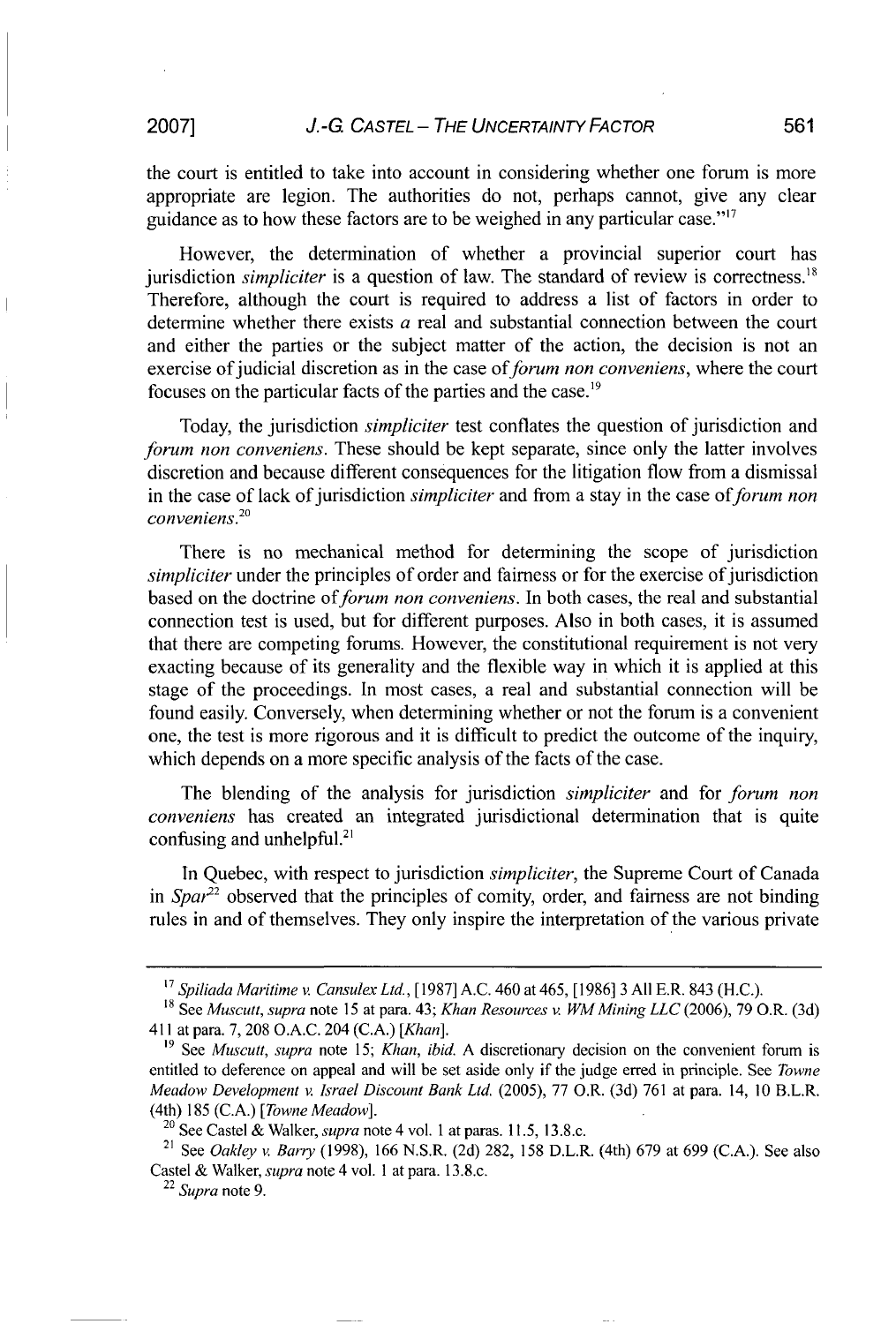international law rules in force in Canada. The Quebec rules of private international law found in the *Civil Code of Quebec* and the *Code of Civil Procedure* are designed to ensure that there is a real and substantial connection between the action and the province of Quebec; these rules guard against improper seizing of jurisdiction. Therefore, in *Spar,* the real and substantial connection requirement was not held to be an additional criterion that had to be satisfied in determining the jurisdiction of the Quebec court.

On the basis of the wording of article 3148(3) C.C.Q., the Court opined that "[it is] doubtful that a plaintiff who succeeds in proving one of the four grounds for jurisdiction would not be considered to have satisfied the 'real and substantial connection' criterion, at least for the purposes of jurisdiction *simpliciter."23* Thus, in both common law Canada and Quebec, it is assumed that the relevant rules as to the international jurisdiction of the court meet the constitutional test of a real and substantial connection until proof of the contrary. This precedes the possible reliance on the doctrine of *forum non conveniens*.

Let us briefly examine some specific Quebec rules of jurisdiction in cases containing foreign elements, assuming that all of them meet the constitutional requirement. In the part of the *Civil Code of Quebec* that covers the international jurisdiction of Quebec authorities (i.e., the courts), article 3148(4) allows the parties to agree to submit all existing or future disputes between themselves to Quebec or foreign authorities. Although no mention is made of the principle of proximity, article 3135 dealing with forum *non conveniens* and article 3136, which provides for the jurisdiction of Quebec courts in exceptional circumstances, seem to admit by necessary implication that in some instances Quebec courts may decline or acquire jurisdiction depending on the connection with Quebec.<sup>24</sup> The danger is that in borderline cases "where there is no one forum that is the most appropriate, the domestic forum wins out by default ... provided it is an appropriate forum."'25

It is to be regretted that in personal actions of a patrimonial nature, in the presence of an express choice-of-jurisdiction clause recognized by the Code,<sup>26</sup> the courts have allowed the parties to argue that the selected forum is *forum non conveniens.<sup>27</sup>* The same is true in common law Canada.<sup>28</sup>

<sup>23</sup>*ibid.* at para. 56, LeBel J. See also *ibid.* at paras. 23, 50, 51, *55.*

<sup>24</sup> See *ibid.* See also *Lexus Maritime c. Oppenheim Forfait GmbH,* J.E. 98-1592, [1998] A.Q. No. 2059 at para. 18 (C.A.) (QL) (listing ten requirements, none of which are individually determinant). <sup>25</sup>*Amchem Products v. British Columbia (Workers'Compensation Board),* [1993] 1 S.C.R. 897 at

**<sup>931,</sup>** 77 B.C.L.R. (2d) 62. 26 Art. 3148(4), 3148, para. 2 C.C.Q. 27 See *Transat Tours Canada c. Impulsora Turistica de Occidente,* 2006 QCCA 413, [2006] J.Q. no.

<sup>2519 (</sup>QL), aff'd 2007 SCC 20, 281 D.L.R. (4th) 385 [Transat Tours]. See also Gérald Goldstein & Ethel Groffier, *Droit international privý* (Cowansville, Qc.: Yvon Blais, 1998) vol. 1 at paras. 147, 149. 28 See Castel & Walker, *supra* note 4 vol. 1 at para. 13.7.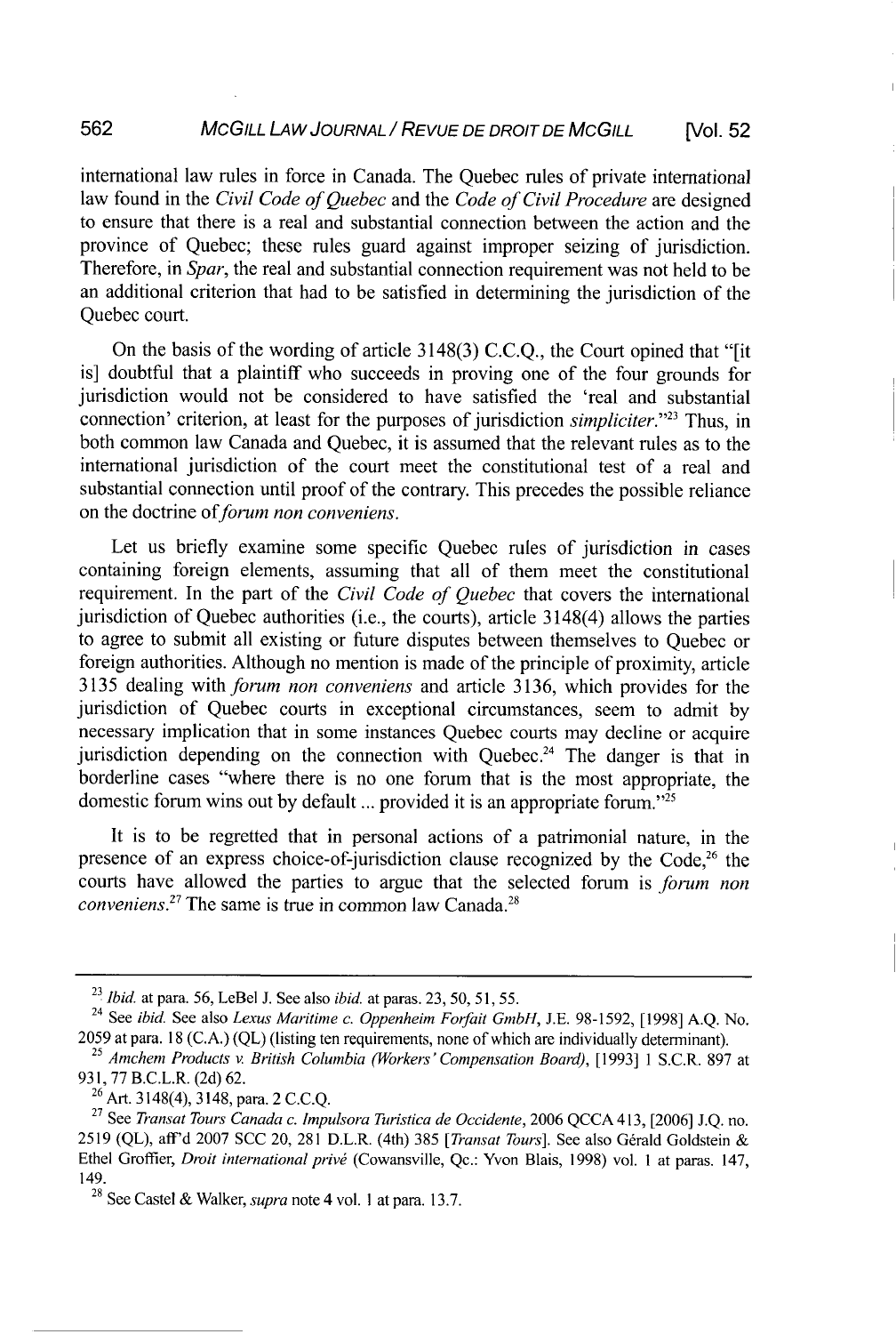There seems to be no difference between Quebec and common law Canada with respect to the factors to be taken into account in determining the appropriate forum for whatever purpose. The real and substantial connection test reigns supreme. However, in *GreCon Dimter v. J.R. Normand Inc.*,<sup>29</sup> the Supreme Court of Canada acknowledged that, in Quebec as in the rest of Canada, the doctrine of *forum non conveniens"* only has a suppletive function, and is distinct from jurisdiction *simpliciter.*

Since many of the elements taken into consideration for determining jurisdiction *simpliciter* and *forum non conveniens* overlap, it will be interesting to see if the test for jurisdiction *simpliciter* based on the flexible application of the eight factors in *Muscutt* will also be applied to *forum non conveniens* to determine whether there is a clearly more appropriate forum elsewhere with a stronger connection between the action and the present forum. While the *forum non conveniens* analysis explicitly considers the suitability of alternative forums, the increasing recognition of the importance of ensuring that there is some forum available to the plaintiff to pursue a meritorious claim suggests that there is an underlying connection between it and jurisdiction *simpliciter.31*

#### *B. Choice of Law*

Contrary to the situation with respect to choice of jurisdiction, with choice of law the search is for the law that is the *most* really and substantially connected with the issue before the court.<sup>32</sup> This makes intuitive sense, because to subject the validity of an international contract to any law that may have  $a$  real and substantial connection with it would clearly defeat the reasonable and justified expectations of the parties. Only one law can apply to a particular aspect of an international contract.

On the constitutional level, it would seem that the application of the law of the forum solely because it is the law of the forum could violate the constitutional principles of order and fairness, as there must be a real and substantial connection

<sup>29 2005</sup> SCC 46, [2005] 2 S.C.R. 401, 255 D.L.R. (4th) 257.

**<sup>3</sup>')** See art. 3135 C.C.Q.

**<sup>31</sup>**In *Newton v. Larco Hospitality Management* (2004), 70 O.R. (3d) 427 (Sup. Ct.), aff'd (2005), 75 O.R. (3d) 42 (C.A.), Brennan J. distinguished between jurisdiction *simpliciter* and *forum non conveniens,* though some of the factors he used for forum non *conveniens* could easily be part of the factors used for jurisdiction *simpliciter.* For instance, the loss of a substantial juridical advantage could be part of unfairness to the plaintiff, a factor used for jurisdiction *simpliciter.* In *Towne Meadow, supra* note 19, the motion judge relied on *Muscutt, supra* note 15 to decide whether Ontario was the convenient forum. See also *Coutu v. Gauthier Estate,* 2006 NBCA 16, 296 N.B.R. (2d) 35, 264 D.L.R. (4th) 319 at para. 52ff *[Gauthier]; Insurance Corporation of British Columbia v. Unifund Assurance,* 2002 SCC 40, [2003] 2 S.C.R. 63, 227 D.L.R. (4th) 402. In Quebec, see *Transat Tours, supra* note 27 at para. 43. The ten criteria used for *forum non conveniens* to a great extent overlap with jurisdiction *simpliciter.* For possible reform, see Castel & Walker, *supra* note 4 vol. 1 at para. 11.19.

<sup>32</sup> See Castel & Walker, *ibid.* vol. 2 at para. 31.2.c.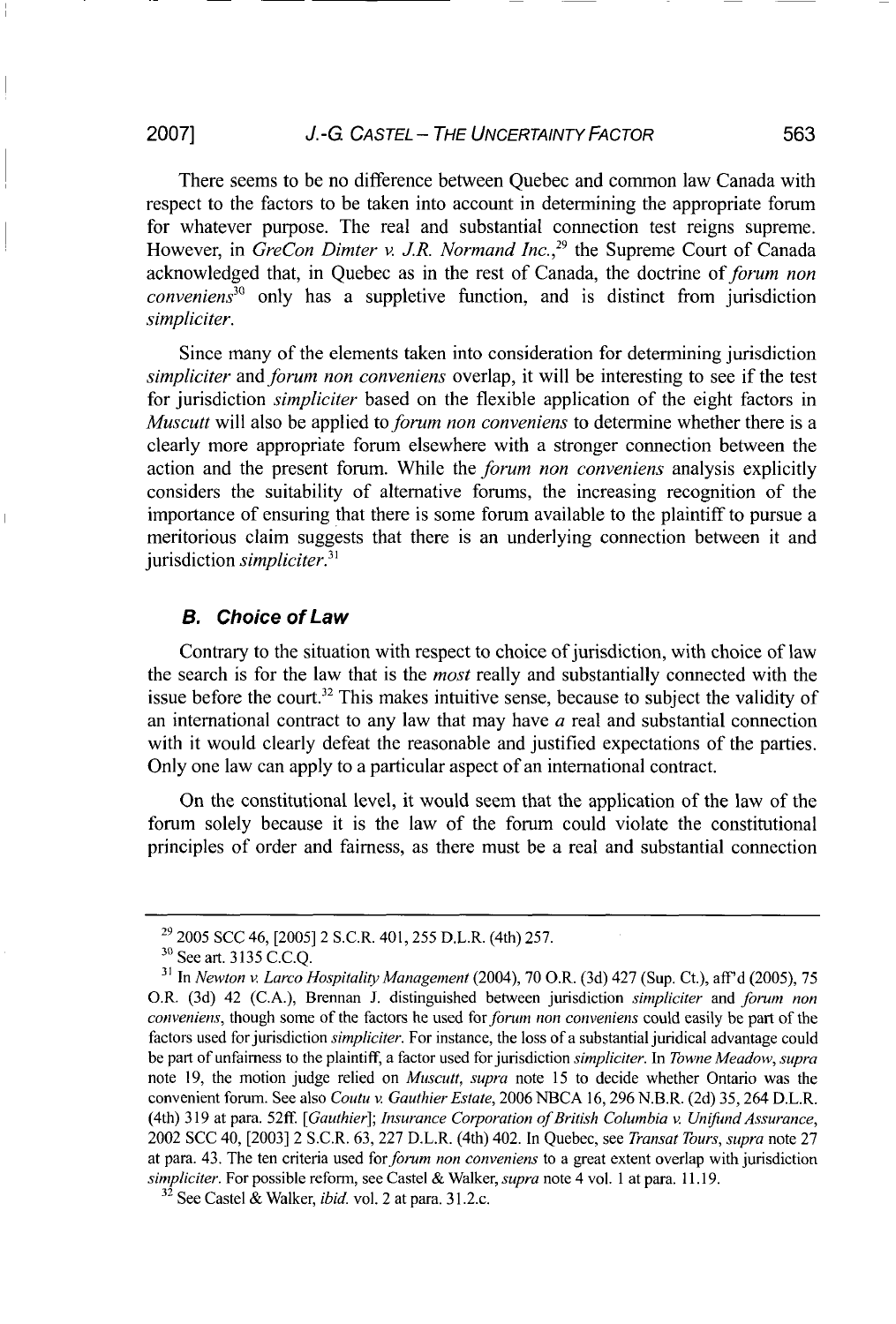between the subject matter of the action and the law of the forum.<sup>33</sup> More generally, from a constitutional point of view, it has not yet been decided whether the courts must ascertain the proper law of a contract, tort, or extracontractual obligation, or any other legal relationship, by applying the test of the *most* real and substantial connection.

The *Civil Code of Quebec* leaves little room for the application of the principle of proximity by the courts. It is more deterministic. Only on occasion does it provide for the application of the law "most closely connected" ("loi ... qui ... présente ... les liens les plus étroits"), and then only as a subsidiary rule with respect to trusts:

> 3107. Where no law is expressly designated by, or may **be** inferred with certainty from, the terms of the act creating a trust, or where the law designated does not recognize the institution, the applicable law is that with which the trust is most closely connected.<sup>34</sup>

The order in which the inquiry must proceed indicates which factual elements are most important and therefore determinative. Little is left for the courts to do except find where the relevant places are located. The second paragraph of article 3107 is quite clear and unambiguous:

To determine the applicable law, account is taken in particular of the place of administration of the trust, the place where the trust property is situated, the residence or the establishment of the trustee, the objects of the trust and the places where they are to be fulfilled.

Of course, difficulty arises where two or more of these factual elements point to different legal systems.

In common law Canada, the validity of a trust *inter vivos* of interests in movables is governed by the internal law of the place expressly or impliedly designated by the settlor. In the absence of designation, the validity of the trust depends upon the internal law of the place with which, as to the matter at issue, the trust has its most significant relationship or its closest and most real connection.<sup>35</sup>

With respect to obligations and the content of juridical acts, including conventional matrimonial or civil union regimes,<sup>36</sup> the *Civil Code of Quebec* in article 3111 allows the parties to designate the law that governs such acts. However, a juridical act containing no foreign element remains subject to the mandatory provisions of the law of the country that would apply if none were designated. As in the case of trusts, article 3112 states:

> If no law is designated in the act or if the law designated invalidates the juridical act, the courts apply the law of the country with which the act is most closely connected, in view of its nature and the attendant circumstances.

**<sup>33</sup>**See *Tolofson, supra* note 5 at 1065-66,

<sup>34</sup>Art. 3107, para. 1 C.C.Q.

**<sup>35</sup>**See Castel & Walker, *supra* note 4 vol. 2 at para. 28.2.b.

**<sup>36</sup>**See art. 3122 C.C.Q.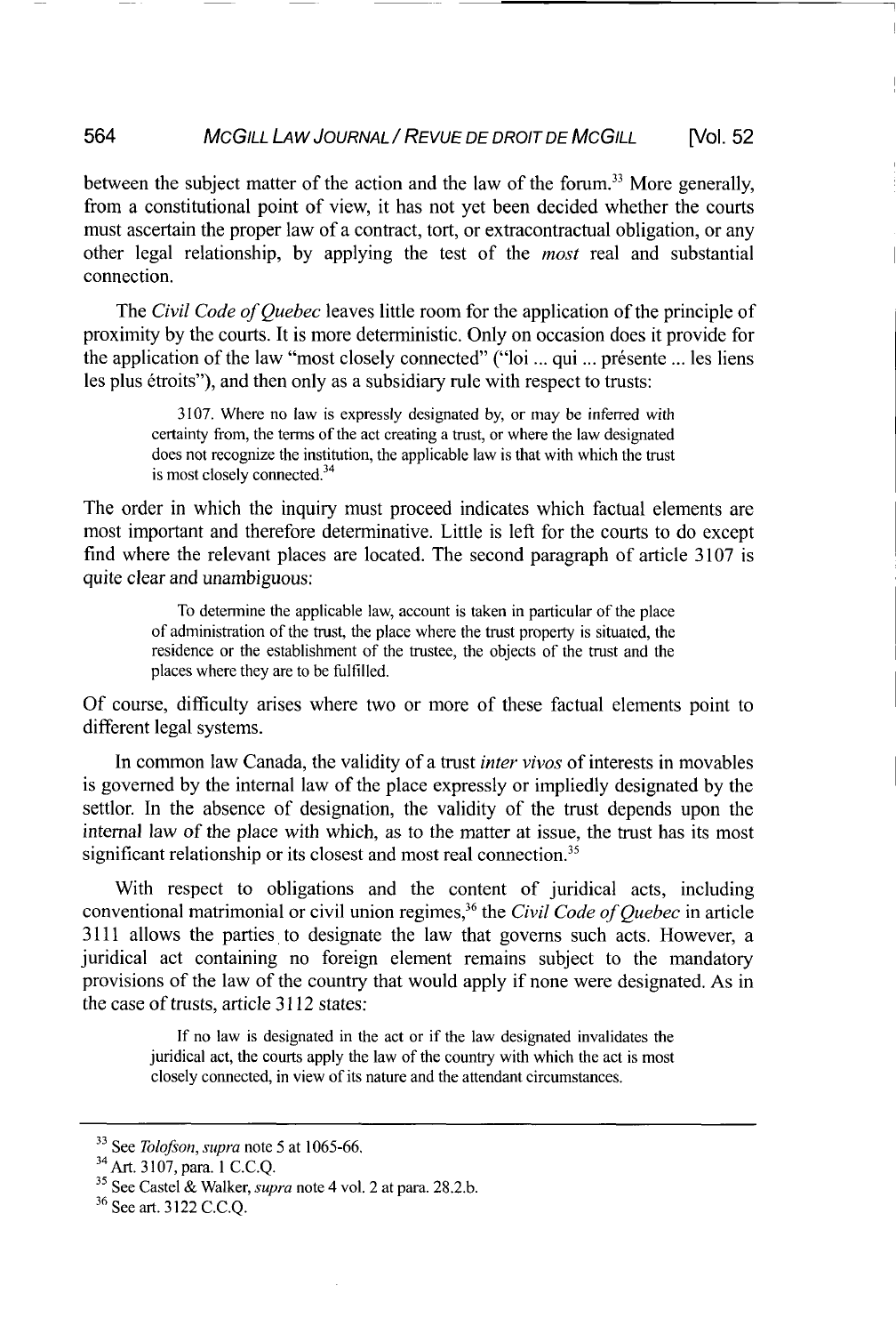The Code adds in article 3113:

Ajuridical act is presumed to be most closely connected with the law of the country where the party who is to perform the prestation which is characteristic of the act has his residence or, if the act is made in the ordinary course of business of an enterprise, his establishment.

The clear indications of which connecting factors the courts must consider in selecting the applicable law does not completely eliminate uncertainty, as the article creates only a presumption.

In article 3082, the *Civil Code of Quebec* has adopted what has been described as an "escape clause"<sup>37</sup> that allows the courts, in exceptional circumstances, to set aside the normally applicable law. It reads as follows:

Exceptionally, the law designated by this Book is not applicable if, in the light of all attendant circumstances, it is clear that the situation is only remotely connected with that law and is much more closely connected with the law of another country. This provision does not apply where the law is designated in a juridical act.

This article introduces a measure of uncertainty into legal relationships. Fortunately, it cannot be used to avoid the mandatory rules of Quebec or a law designated by the parties in a juridical act, for instance a contract, will, or trust.<sup>38</sup> Also, it does not apply where there is built-in flexibility, as in articles 3079 and 3112 C.C.O., or where there exist alternative choice-of-law rules, as in articles 3126 and 3128 C.C.Q.<sup>39</sup> Uncertainty could also result from the application of article 3076, dealing with Quebec laws of necessary application that trump normal private international law rules, and article 3079, which covers foreign laws of necessary application and provides:

> Where legitimate and manifestly preponderant interests so require, effect may be given to a mandatory provision of the law of another country with which the situation is closely connected.

In common law Canada, in the absence of express or implied choice that must be bona fide, legal, and not intended to evade the mandatory provisions of the system of law with which the transaction objectively is most closely and really connected, the courts have applied the proper law of the contract to its essential validity, interpretation, effect, and performance. The proper law is the system of law with which the transaction has the closest and most real connection.<sup>4</sup>

**<sup>37</sup>**Goldstein & Groffier, *supra* note 27 vol. 1 at para. 46.

<sup>&</sup>lt;sup>38</sup> See *ibid*.

<sup>&</sup>lt;sup>39</sup> See J.A. Talpis & J.-G. Castel, "Le Code civil du Québec: Interpretation des règles du droit international privé" in *La Réforme du Code civil*, vol. 3 (Sainte Foy, Qc.: Presse de l'Université Laval, 1993) 807 at paras. 82-87.

<sup>40</sup> See Castel & Walker, *supra* note 4 vol. 2 at paras. 31.2.a, d. It includes domestic contracts. See *ibid.* at para. 25.3.f.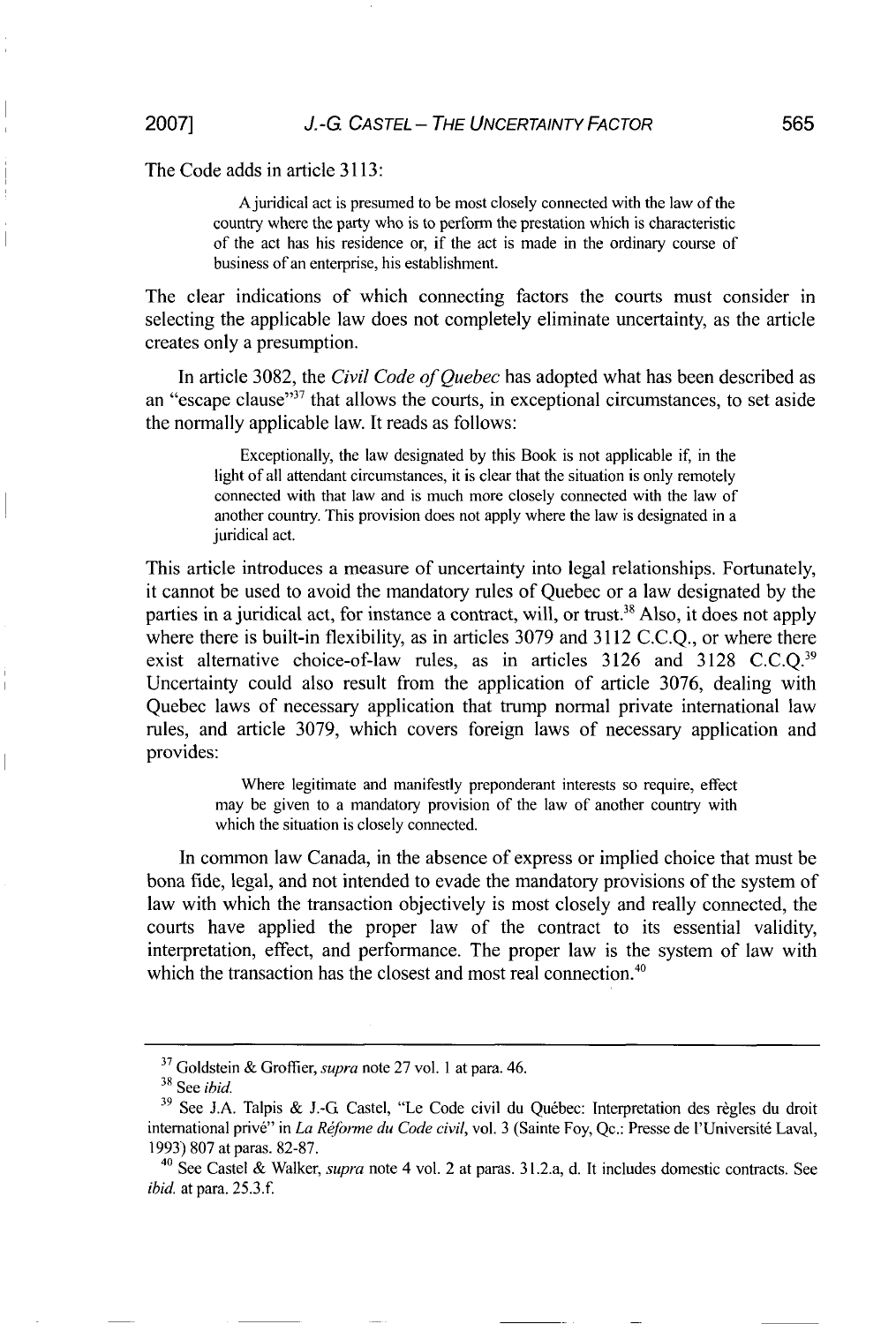In light of the potential number of connecting factors, the proper law approach amounts to a nonrule, leaving the courts with too much discretion in the ascertainment of the applicable law. Because it involves a complex analysis of multiple factors of varying significance, the determination of the proper law is too fact-specific and discretionary for effective appellate review despite the fact that it is a question of mixed fact and law subject to appeal.

With respect to torts, it would seem that in *Tolofson,* Justice LaForest left the door open to the application of a law other than the *lex loci delicti* in the case of international torts.<sup>41</sup> Accordingly, it might sometimes be appropriate to apply another law to a wrongful act committed outside Canada when the *lex loci delicti* has little or no connection with the parties or the issue in question and its application would give rise to serious injustice. However, the Ontario Court of Appeal in 2002 expressed doubts as to the existence of an exception to the *lex loci delicti* rule to avoid a possible injustice in exceptional cases. 2 As the policy behind *Tolofson* is to emphasize the importance of certainty, ease of application, and predictability of the choice-of-law rule in order to achieve fairness and meet the reasonable expectations of the parties, it is reasonable to expect that in some international torts situations Canadian courts would refrain from applying the principle of proximity: "While, no doubt, ... the underlying principles of private international law are order and fairness, order comes first. Order is a precondition to justice."43

In Quebec, it is doubtful whether the escape clause in article 3082 C.C.Q. could be used to avoid the application of the rules found in article 3126 C.C.Q. dealing with civil liability arising from injurious acts, which already contains several exceptions to the *lex loci delicti* rule.

#### *C. Foreign Judgments*

In *Morguard,* the Supreme Court of Canada held that the courts of British Columbia were required by the principles of order and fairness implicit in the Canadian constitution to enforce a default judgment from Alberta on a matter that had a real and substantial connection to Alberta. $4\overline{4}$  Thus, the relevant test in determining whether the original court was the appropriate forum based on the principles of order and fairness is whether there was  $a$  real and substantial connection between the province whose court gave the judgment and the defendant or matter.

The Supreme Court did not elaborate on the specific requirements of the real and substantial connection test. However, in a subsequent decision, it acknowledged that

<sup>41</sup>*Supra* note **5** at 1062-63.

<sup>42</sup>*Wong v. Lee* (2002), 58 O.R. (3d) 398, 211 D.L.R. (4th) 69.

<sup>&</sup>lt;sup>43</sup> Tolofson, supra note 5 at 1058. LaForest J. also writes, "One of the main goals of any conflicts rule is to create certainty in the law" *(ibid.* at 1061).

<sup>&</sup>lt;sup>44</sup> *Supra* note 1. See also *Currie v. McDonald's Restaurants of Canada Ltd.* (2005), 74 O.R. (3d) 321, 250 D.L.R. (4th) 224 (C.A.).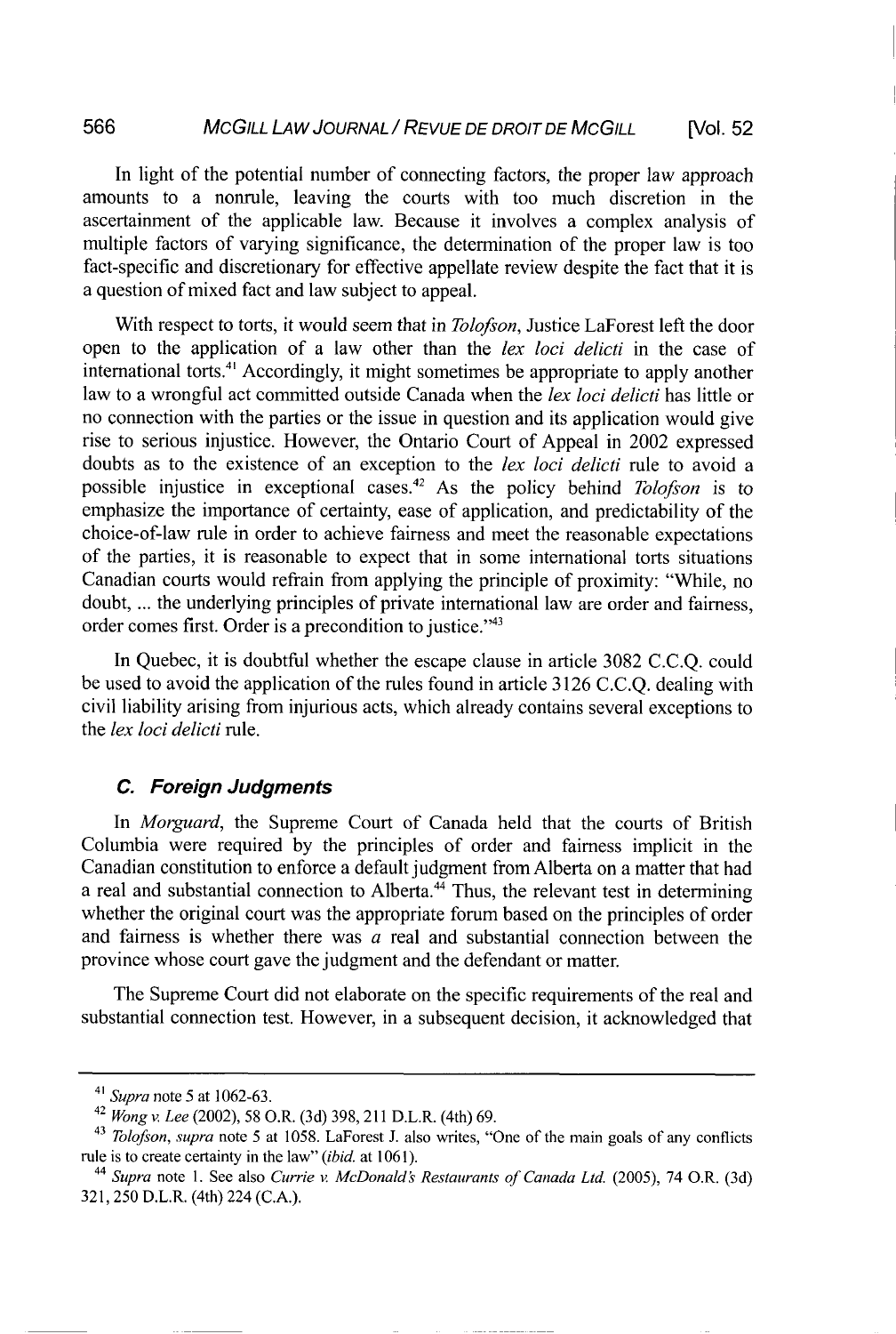### *J.-G CAsTEL - THE UNCERTAINTY FACTOR* **2007] 567**

it is not possible to define the exact limits of what constitutes a real and substantial connection and that no test can perhaps ever be rigidly applied: "Whatever approach is used, the assumption of and the discretion not to exercise jurisdiction must ultimately be guided by the requirements of order and fairness, not a mechanical counting of contacts or connections."'<sup>45</sup>

The real and substantial connection test is so broad that, as already mentioned, there are very few situations in which it would not be met. All that is needed is the existence of a *significant* connection between the cause of action and the foreign court.<sup>46</sup> This shows how artificial the requirement is in reality. Furthermore, what is order or fairness, other than what a judge believes full faith and credit, and properly restrained jurisdiction, to mean in the circumstances of a particular case?

Eventually, in *Beals v. Saldanha*<sup>47</sup> the principles that underpin the constitutional requirement of a real and substantial connection were extended to cover judgments rendered outside Canada when the original court had reasonable grounds for exercising jurisdiction. These reasonable grounds are determined in accordance with the principles of order and fairness not as a matter of constitutional law but as a matter of comity. As a result, this requirement, which should be called jurisdiction *qua simpliciter,* has become the only test used to ascertain whether the foreign court had jurisdiction to render the judgment sought to be recognized and enforced in Canada. It is too general and too easy to pass.

Applying this test, the Supreme Court of Canada in *Beals* recognized and enforced a foreign default judgment against persons served *ex juris* who had not consented to the jurisdiction of the issuing court. This is one of the most unjust decisions that has resulted from the application of the real and substantial connection test because the court did not revise the defences to enforcement in order to safeguard the defendants from the particular kinds of unfairness that arise in cross-border litigation.

Justice LeBel is right when in his dissenting opinion he states that the real and substantial connection test applied to judgments rendered outside Canada must be fair to defendants, which was not the case in this instance.<sup>48</sup>

<sup>45</sup>*Hunt, supra* note **I** at 326. 46 See *Beals v. Saldanha,* 2003 SCC 72, [2003] 3 S.C.R. 416 at para. 32, 234 D.L.R. (4th) 1 *[Beals]; Oakwell Engineering Ltd. v. Enernorth Industries* (2005), 76 O.R. (3d) 528, 7 B.L.R. (4th) 256 (Sup. Ct.) *[Oakwell* (Sup. Ct.)], aff'd (2006), 81 O.R. (3d) 288, 19 B.L.R. (4th) *II [Oakwell* (C.A.) cited to O.R.].

<sup>&</sup>lt;sup>47</sup> *Ibid.* See also J. Walker, "Beals v. Saldanha: Striking the Comity Balance Anew", Case Comment, (2005) 5 Can. Int'l. Law. 28; Joy Goodman & Jeffrey A. Talpis, "Beals v. Saldanha and the Enforcement of Foreign Judgments in Canada" (2004) 40 Can. Bus. **L.J.** 240; *Worthington c. Atlas Turner,* [2004] R.J.Q. 2376 (C.A.) *[Worthington].*

<sup>48</sup>*Beals, ibid.* at paras. 174, 187, 195, 196, 199, 217, 218, 265. See also the discussion of *Beals* in *Pro Swing v. Elta* Golf 2006 SCC 52, [2006] 2 S.C.R. 612, 273 D.L.R. (4th) 663. But see *Oakwell* (C.A.), *supra* note 46 at para. 15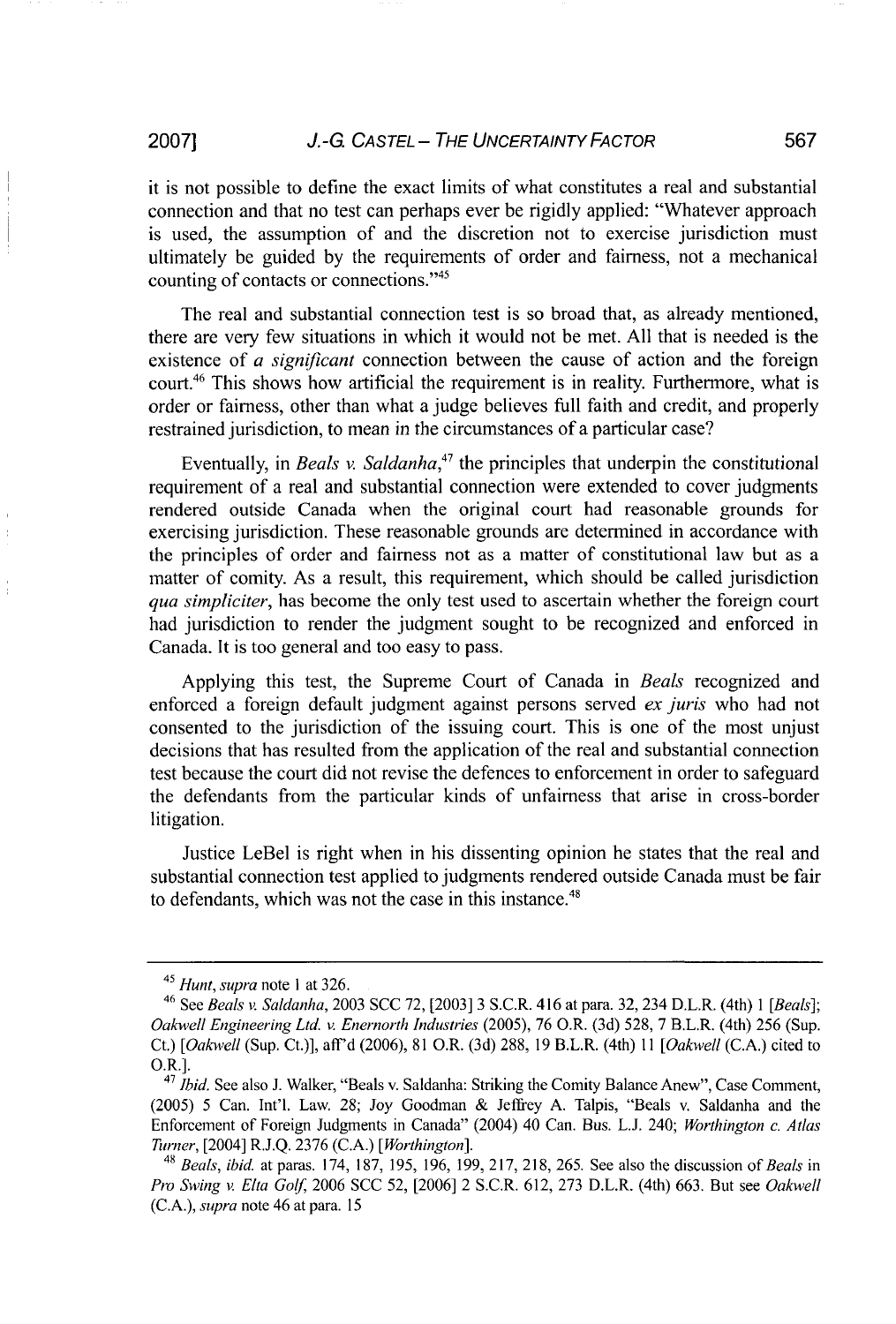Will the courts apply the eight factors elaborated in *Muscutt* for determining jurisdiction *simpliciter* to the recognition and enforcement of foreign judgments? If that were the case, this approach would be very close to that found in article 3164 of the *Civil Code of Quebec,* which provides:

The jurisdiction of foreign authorities is established in accordance with the rules on jurisdiction applicable to Québec authorities under Title Three of this Book, to the extent that the dispute is substantially connected with the country whose authority is seised of the case.

This article provides for jurisdictional reciprocity, also called the mirror principle.<sup>49</sup> which includes *forum non conveniens* and *lis alibi pendens*.<sup>50</sup> The mirror principle is subject to the further general requirement that the dispute between the parties is substantially connected with the country where the judgment was rendered. The word "country" seems to indicate that it applies only to judgments rendered in foreign countries.

Article 3164 C.C.Q. is too wide. It creates uncertainty and does not permit predictability. It does not answer how a Quebec court is to determine whether or not the dispute was substantially connected with the original country before it applies to the decision the Quebec jurisdiction rules by analogy. Nevertheless, this test, where applicable, is consistent with the constitutional requirement of *a* real and substantial connection.<sup>51</sup>

It should be noted that article 3168 C.C.Q. lists the *only* six grounds that are relevant for assessing the jurisdiction of foreign courts in personal actions of a patrimonial nature. Professor Goldstein is right to maintain that the restrictive language of article 3168 prevents the broadening of the list of jurisdictional criteria by having recourse to article 3164.<sup>52</sup> The use of the word "only" makes it clear that article 3168 cannot be supplemented by the mirror principle, including the *forum non conveniens* and *lis alibi pendens.53* Yet, in some instances, it might be advisable to apply article 3164 in the context of article 3168 minus the *forum non conveniens* and *lis alibi pendens.*

<sup>&</sup>lt;sup>49</sup> See Patrick Glenn, "Droit international privé" in *La Réforme du Code civil, supra* note 25 vol. 3, 671 at paras. 116-18.

**<sup>50</sup>**The latter is also called the "little mirror" (Castel & Walker, *supra* note 4 vol. 1 at para. 14.13).

**<sup>51</sup>**See *Cortas Canning & Refrigerating v. Suidan Bros.,* [1999] R.J.Q. 1227 (Sup. Ct. (Civ. Div.)); *Fellen c. Barnett Bank of South Florida, N.A.*, [1994] R.J.Q. 932 (C.A.).<br><sup>52</sup> See Goldstein & Groffier, *supra* note 27 vol. 1 at para. 178; Genevieve Saumier, "The

Recognition of Foreign Judgments in Quebec: The Mirror Crack'd" (2002) 81 Can. Bar Rev. 677. *Contra* Glenn, *supra* note 49 at para. 127; Talpis & Castel, *supra* note 39 at para. 487; Jeffrey Talpis, *If I am from Grand-M6re, Why Am I Being Sued in Texas? Responding to Inappropriate Foreign Jurisdiction in Quebec-United States Crossborder Litigation (Montréal: Thémis, 2001).* <sup>53</sup> See *Worthington, supra* note 47. *Contra HSBC Bank Canada c. Hocking, 2006 QCCS 330,* 

<sup>[2006]</sup> R.J.Q. 804 at paras. 83-86.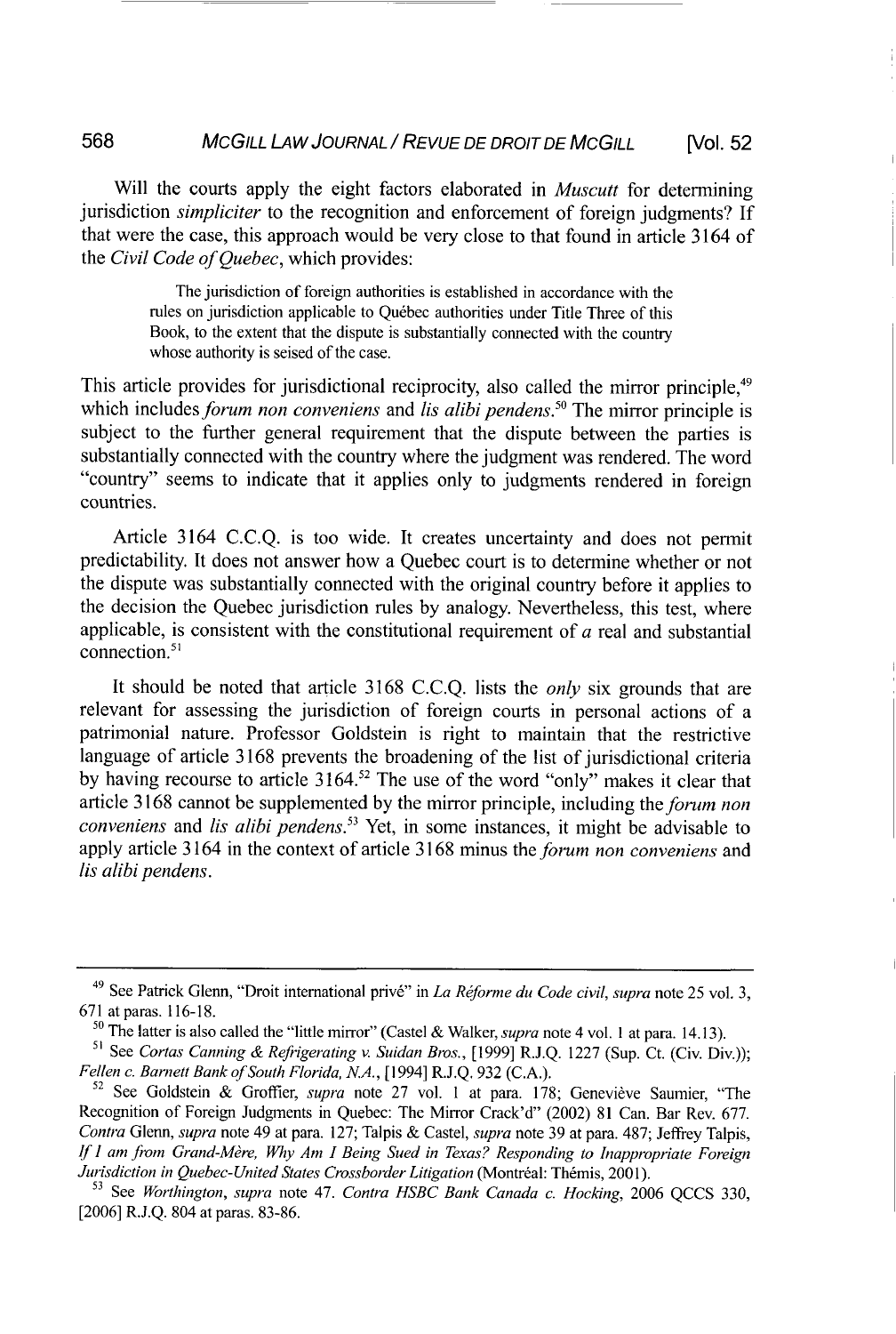#### Conclusion

The courts, especially the Supreme Court of Canada, have gone too far in their application of the principle of proximity. In so doing, they have led the way to uncertainty. There must be a return to the clear and predictable rules of the past.<sup>54</sup>

The search for the real and substantial connection leaves too much freedom to the courts, which can easily manipulate the facts to suit their views. For instance, especially in borderline cases, they may be tempted to choose what they believe to be the "better" forum or law by taking jurisdiction or applying the *lexfori* and justifying their choice after the fact by selecting the appropriate connecting factors leading to this solution. That said, it would be difficult for the courts to do this where the majority of important connecting factors point to another jurisdiction or law or where such factors are set in the forum law, as it is the case in Quebec in some choice-of-law situations.

As already mentioned, predictability is a significant objective in international business transactions. The parties want to know in advance what is likely to happen should a dispute arise between them.<sup>55</sup> True, in a contract they may be able to select in advance the applicable law and, to some extent, the court that would have jurisdiction over them; but that is not always the case. What if the court selected by the parties has no jurisdiction *simpliciter?*

Only where the application of the relevant private international law rule results in the designation of a jurisdiction or law that has no or very little connection with the issues before the court should the principle of proximity be invoked in order to perform a *corrective* function so as to avoid a totally unjust end result. Such an approach could be called *limited principled flexibility,* and would hold predictability in check.56

Clearly formulated rules leaving little room for interpretation or analysis by the courts should be encouraged. In the international business field, the traditional method based on determinism adopted in most cases by the *Civil Code of Quebec,* rather than the uncertainty factor inherent in the principle of proximity illustrated by the constitutionally mandated real and substantial connection test, is more likely to give effect to the justified expectations of the parties.

<sup>54</sup> See e.g. American Law Institute, *Restatement of the Law of Conflict of Laws* (St. Paul: American Law Institute, 1934); Joseph H. Beale, *A Treatise on the Conflict of Laws* (New York: Baker, Voorhis & Co., 1935). For a historical background of conflict of laws, see Castel & Walker, *supra* note 4 vol. 1 at paras. 1.12-1.15.

**<sup>55</sup>**For instance, in *Gauthier,* Drapeau C.J. of the New Brunswick Court of Appeal pointed out that the difficulty in some instances for counsel to know where to begin an action would make the solution to do so in several connected jurisdictions, a solution beyond the financial means of most plaintiffs *(supra* note 31 at paras. 77-78).

 $56$  *Cf.* art. 3082 C.C.O. (escape clause).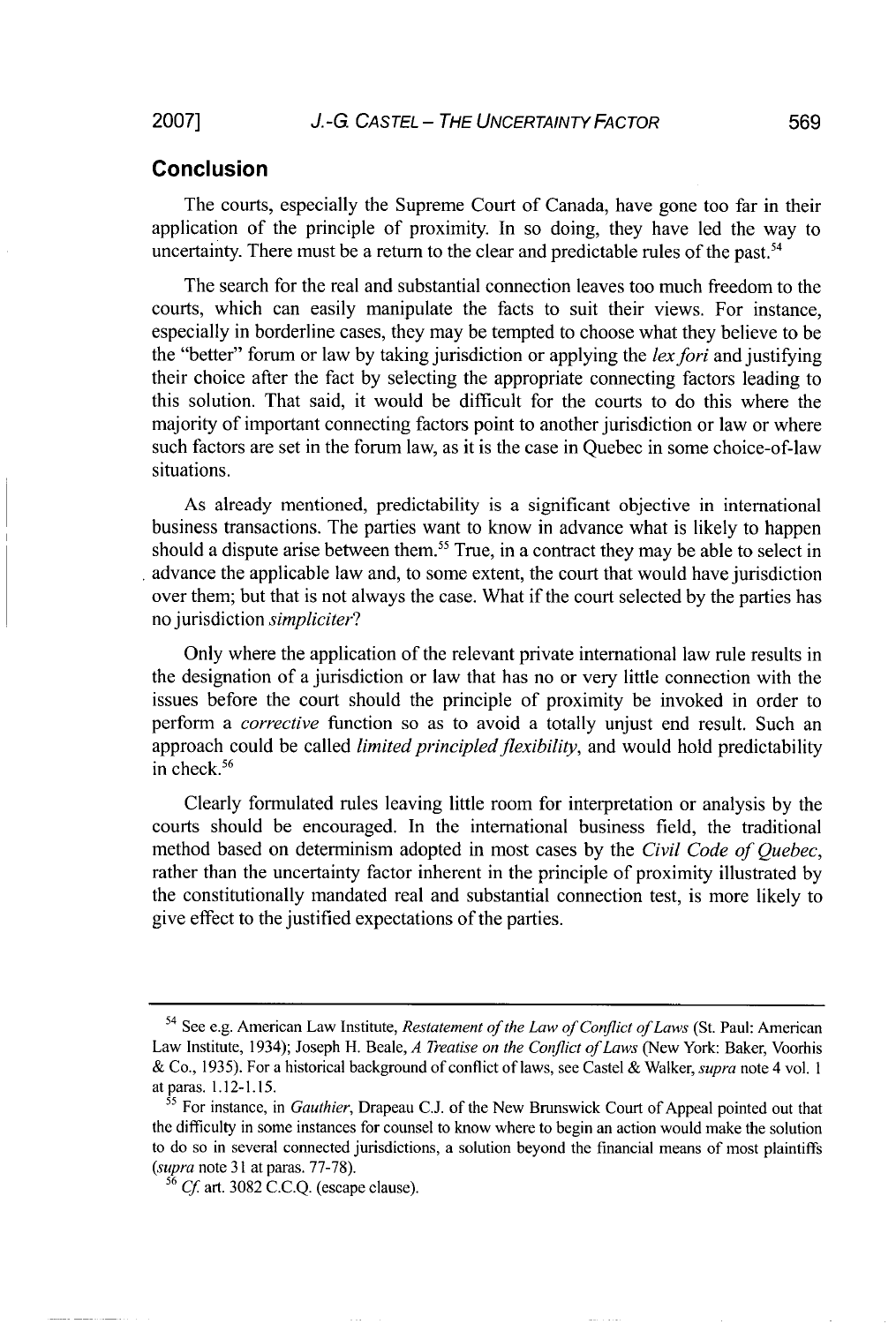# *MCGILL LA W JOURNAL* / *REVUE DE DROIT DE MCGILL* **570** [Vol. **52**

The *Court Jurisdiction and Proceedings Transfer Act,* prepared by the Uniform Law Conference of Canada<sup>57</sup> and now adopted by British Columbia,<sup>58</sup> Saskatchewan,<sup>59</sup> and the Yukon,<sup>60</sup> introduces some certainty and predictability into common law Canada. When it deals with proceedings *in personam,* the new legislation provides for jurisdiction where there is a real and substantial connection between the forum province or territory and the facts on which the proceeding against the person is based.<sup>61</sup> It then gives guidance to the meaning of "real and substantial connection" by listing the connections that will be presumed to meet the real and substantial connection test.62 The legislation also codifies the doctrine of *forum non conveniens* by listing the factors that are relevant to the court's discretion after considering the interest of the parties to the proceeding and the ends of justice.<sup>63</sup> Jurisdiction *simpliciter* and *forum non conveniens* are kept separate.

Yet even in this legislation, the move toward certainty and predictability remains incomplete. The list of connections presumed to meet the real and substantial connection test is not exhaustive in that the plaintiff has the right to prove other circumstances that constitute a real and substantial connection. Also, the defendant has the right to prove that connections are not real and substantial.<sup>64</sup> The result is that courts still have considerable discretion in applying the real and substantial connection test.

Comity, order, and fairness, which are supposed to guide the determination of the private international law issues of jurisdiction *simpliciter, forum non conveniens,* choice of law, and the recognition of foreign judgments,<sup>65</sup> are not always well served by the principle of proximity.<sup>66</sup> In Quebec, and more so in common law Canada, private international law rules should be clear and only in exceptional circumstances should the court apply the principle of proximity<sup>67</sup> as the uncertainty factor inherent in this principle renders illusive the objectives of certainty and predictability that are

<sup>67</sup>*Cf* art. 3108 C.C.Q.

*<sup>57</sup>Proceedings of the Seventy-Sixth Annual Meeting, 1994,* Appendix C, 140 as am. by *Proceedings of the Seventy-Seventh Annual Meeting, 1995,* Appendix D, 155. See also Castel & Walker, *supra* note 4 vol. 1 at para. 11.19.

*<sup>59</sup>Court Jurisdiction and Proceedings Transfer Act,* S.B.C. 2003, c. 28.

*<sup>59</sup>An Act respecting Court Jurisdiction and the Transfer of Court Proceedings,* **S.S.** 1997, c. C-41.1 *[Court Jurisdiction,* Sask.].

**<sup>60</sup>***Court Jurisdiction and Proceedings Transfer Act,* S.Y 2000, c.7.

**<sup>61</sup>***Court Jurisdiction,* Sask., *supra* note 59, ss. 4(e), 9.

<sup>62</sup>*Ibid.,* s. 9.

 $63$  *Ibid.*, ss. 10(1), (2).

<sup>64</sup>*Ibid.*

<sup>65</sup> See *Spar, supra* note 9 at para. 21, LeBel J.

<sup>66</sup> See Jean-Gabriel Castel, *Canadian Conflict of Laws,* 4th ed. (Toronto: Butterworths, 1997) at para. 17; Bloom & Edinger, *supra* note 4 ("the test, as it is presently structured, serves none of its purposes especially well" at 373); *ibid.* ("Predictable answers are what the 'real and substantial connection' test is least good at" at 416); *ibid.* at 418-19. See also *Tolofson, supra* note 5 at 1046-47, 1055-58, La Forest J.